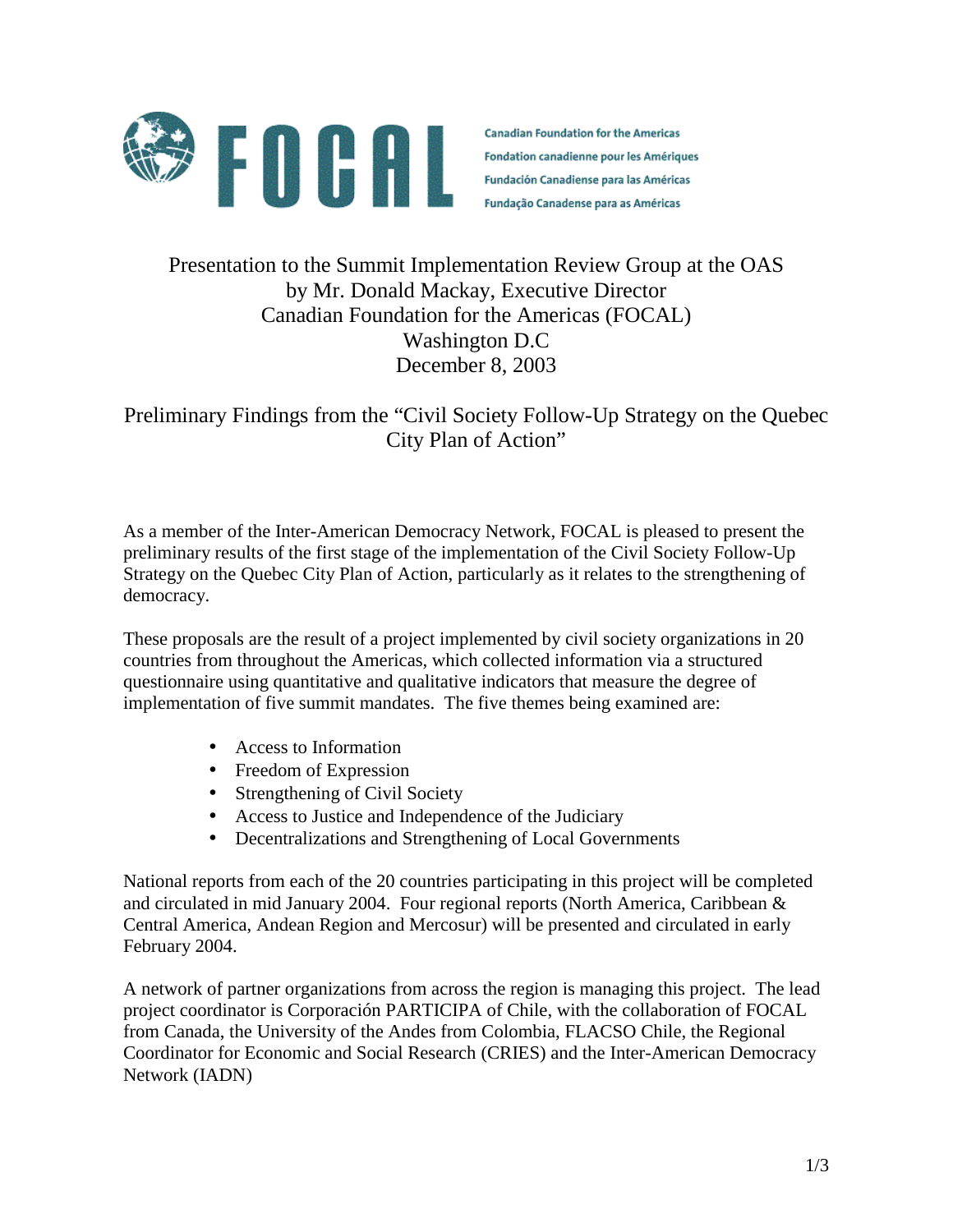The project has received funding from the Canadian International Development Agency, the United States Agency for International Development, Partners of the Americas and the Inter-American Democracy Network, the Inter American Development Bank and the OSI Development Foundation. We are happy to announce that the project has just been approved for funding by the FEM CIDI of the Organization of American States.

The proposals are based on the priorities identified by civil society and aim to *support governments in their efforts to promote concrete actions for the strengthening of democracy in our countries.*

The CSOs participating in this project *consider it essential that these proposals be included in the declaration that will be signed by the heads of state at the Special Summit of the Americas, to take place in Monterrey Mexico on the 12th and 13th of January 2004.* 

Of the mandates evaluated we consider three areas the most salient given the focus of the Special Summit of the Americas and would like to briefly highlight them here.

- 1) Access to Information
- 2) Freedom of Expression
- 3) Strengthening of Civil Society

The proposals generated for all five mandates are presented in the complete project document that is being circulated to all in attendance.